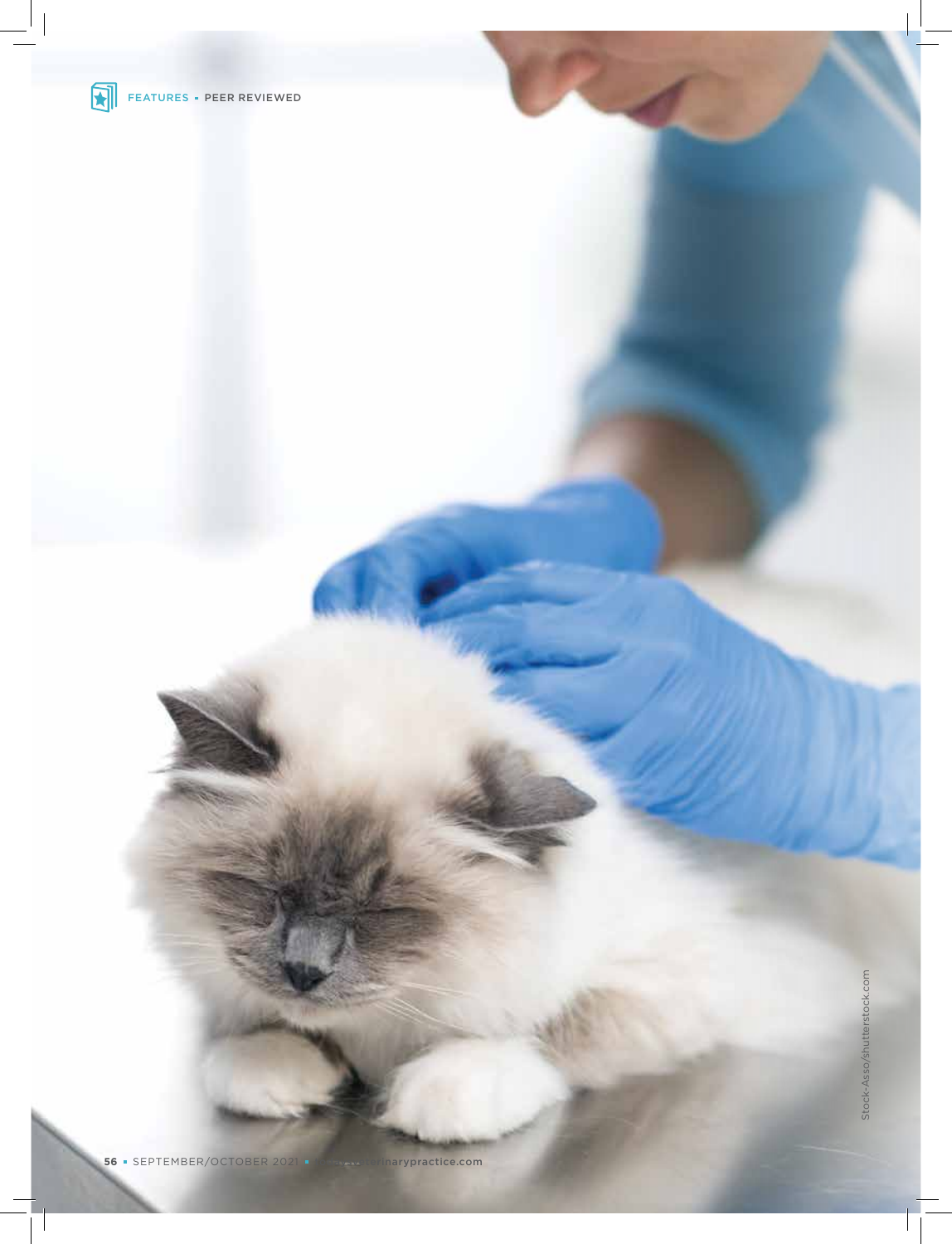

# ISSUES IN DERMATOLOGY

# **Dermatophytoses in Dogs and Cats**

*Rosanna Marsella, DVM, DACVD University of Florida College of Veterinary Medicine*

Dermatophytes are pathogenic fungi that cause skin disease in small animals and humans; they can represent a significant problem for shelter animals and household pets allowed extensive exposure to an outdoor environment. The most common dermatophyte infections diagnosed in small animals are caused by *Microsporum canis*, *Microsporum gypseum*, and *Trichophyton mentagrophytes*, and the most common sources are cats (*M canis*), infected soil (*M gypseum*), and rodents (*T mentagrophytes*).<sup>1</sup>

Although dermatophytes are transmitted by contact with arthrospores, exposure to arthrospores does not always lead to establishment of an infection. Resistance to infection is associated with a strong cellmediated response.<sup>2</sup> Infection is more likely to develop in very young, geriatric, or stressed animals.<sup>3</sup> In shelter cats, infections with dermatophytes other than *M canis* are rare and do not seem to represent a treatment challenge; most cats reach mycological cure within 3 weeks of treatment.<sup>4</sup>

# CLINICAL SIGNS AND DIAGNOSES

Dermatophytoses have a variety of clinical presentations. Because dermatophytes are keratinophilic, their targets are hairs and nails.

### **Folliculitis**

When dermatophytes affect the hairs, they lead to folliculitis (**FIGURE 1**). Infections appear as papules and pustules (**FIGURE 2**), which rapidly rupture, leaving epidermal collarettes, circular areas of alopecia (**FIGURE 3**), and crusts. Differential diagnoses for folliculitis include staphylococcal infection (**FIGURE 4**) and, particularly in dogs, demodicosis (**FIGURE 5**). Thus, when assessing a dog with signs of folliculitis, perform cytologic examination to look for intracellular bacteria and deep skin scrapings to rule out demodicosis.

In the author's experience, bacterial folliculitis is typically more common than dermatophyte infection in dogs; however, do not make assumptions and skip diagnostic steps.

#### **IDENTIFY THE PROBLEM**

Dermatophytoses have a variety of clinical presentations, and a step-by-step logical approach is crucial for proper diagnosis.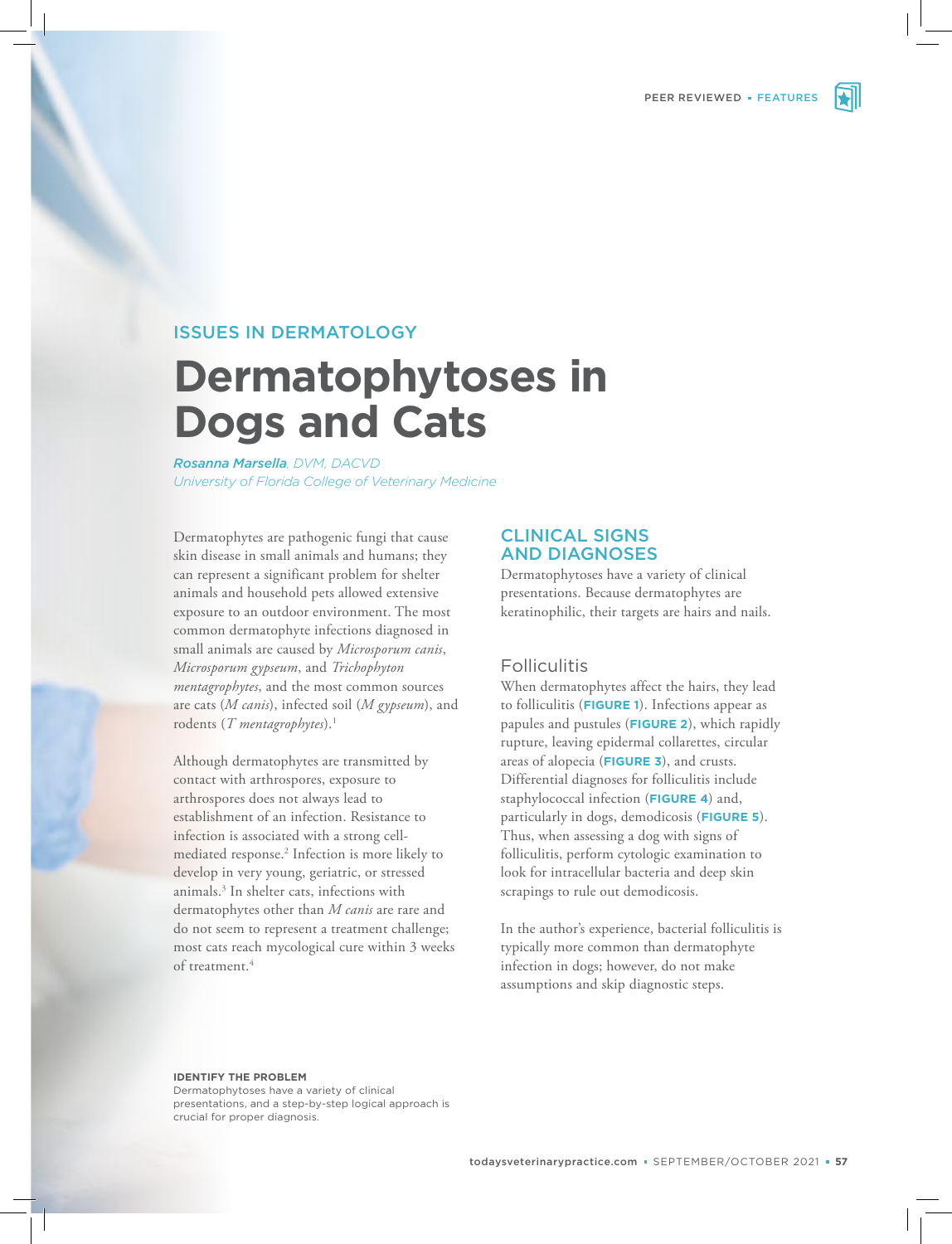Dermatophytosis can represent a significant challenge in dogs of certain breeds, such as Yorkshire terriers. It is very important to go through the list of differential diagnoses and work up each case in a step-by-step logical manner. Other causes of pustular disease (e.g., pemphigus foliaceus) that are not oriented to follicles should also be considered when working up patients presented for hair loss and crusting. A good initial approach is ruling out causes of folliculitis first by doing cytology, deep skin scrapings, and fungal culture.

# Nodular Lesions

Sometimes dermatophytes are accidentally inoculated into the dermis (e.g., during injury), which leads to a



**FIGURE 1.** Folliculitis in a dog diagnosed with *Trichophyton*  species. Note the alopecia and the crusting.



**FIGURE 2.** Note the papules and pustules of this patient diagnosed with *Trichophyton* species.

severe inflammatory response and development of a nodular lesion called a kerion.<sup>5</sup> This nodular lesion is typically found on the bridge of the nose of dogs that like to dig. Even after the dermatophytes die, the severe inflammatory response can persist. Another manifestation of nodular disease caused by dermatophytes is the dermatophytic mycetoma, also called pseudomycetoma. This uncommon dermal/ subcutaneous infection is primarily found on Persian cats and appears as nodules with draining tracts,



**FIGURE 3.** *Microsporum canis* lesions in a cat. Note the circular areas of alopecia.



**FIGURE 4.** Dog diagnosed with bacterial folliculitis. Papules, hair loss, and scaling are evident.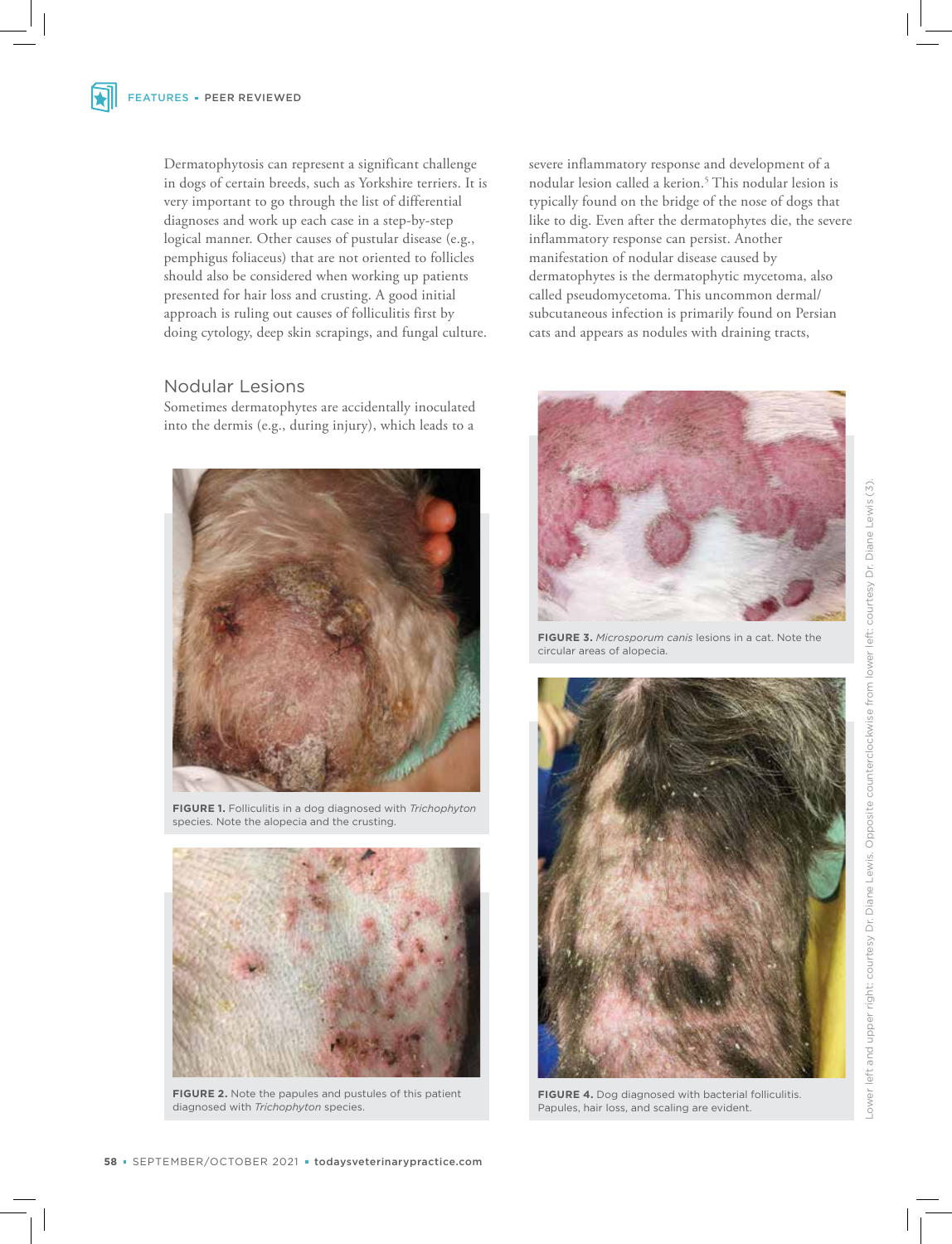typically on the back. These cats are usually presented because they do not respond to antibiotic therapy.

For patients with nodular lesions, it is important to determine whether they result from infectious agents. Biopsy for histopathology and culture is frequently required, but cytology should also be performed since impression smears can be diagnostic.<sup>5</sup>



**FIGURE 5.** Dog diagnosed with demodicosis. Note the circular alopecia and peripheral crusting that could be mistaken for a dermatophytosis. Importantly, also note the gray discoloration of the skin due to comedone formation due to the plugging of the hair follicles filled with mites.



**FIGURE 6.** Footpad of a dog diagnosed with *Trichophyton*  species. Note the crusting resulting from dry pustules on the pads.

# Nail Lesions

Dermatophytes can affect the footpads (**FIGURE 6**) and nails (**FIGURE 7 AND 8**). Dermatophyte-infected nails become brittle and appear deformed, especially in dogs with *M gypseum* infection.<sup>6</sup>

Differential diagnoses for deformed and brittle nails can include systemic lupoid onychodystrophy or genetically inherited dystrophies that are not immune mediated. When working up these cases, before considering biopsies or other invasive diagnostic tests, collect samples of the affected nails (e.g., nail clippings) and submit them for fungal culture.

# DIAGNOSTIC TECHNIQUES

A recently published clinical consensus paper on



**FIGURE 7.** Deformed and broken nails in a dog diagnosed with dermatophytes.



**FIGURE 8.** Infection of skin and nails caused by *Microsporum gypseum*. Note the deformed nails and the brittle appearance.

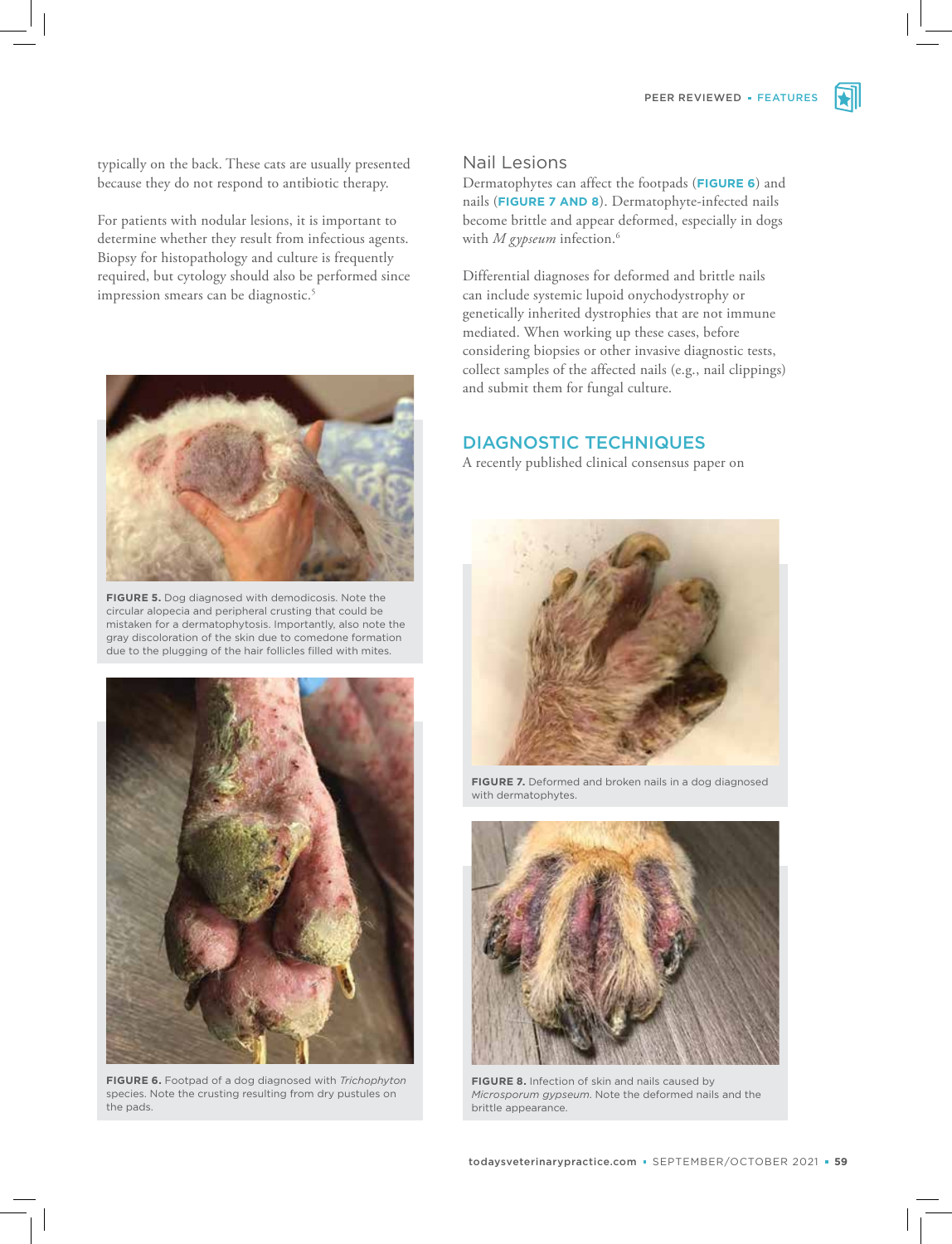dermatophytosis in small animals concluded, after review of the current literature, that no single diagnostic test can be identified as the gold standard for the diagnosis of dermatophytosis.<sup>1</sup> The authors state that diagnosis is made by using complementary methods to indicate an active infection, such as direct examination of the arthrospores on infected hairs and fungal culture of hairs collected with a sterile toothbrush.

### Wood's Lamp

Use of a Wood's lamp is still recommended as a screening tool, and it is now accepted that most *M canis* infections will fluoresce apple green under a Wood's lamp. Depending on the study, positivity ranges from 91% to 100%; the higher percentages were found in studies of experimentally induced infection.<sup>1</sup> The ability to fluoresce develops after the first week of infection and can persist at the tip of the hairs after resolution of the infection.<sup>1</sup> The authors of the consensus paper concluded that the Wood's lamp is a better tool for initial screening than for monitoring the success of treatment.<sup>1</sup> Clinicians need to be familiar with how to properly use a Wood's lamp. Examination should start at the patient's head, moving slowly back while holding the lamp close to the skin (2 to 4 cm), distinguishing the apple green fluorescence of hairs with dermatophytosis from the false blue fluorescence that can be seen with scaling and some topical products.<sup>1</sup>

# Fungal Culture

For decades, the gold standard of dermatophyte diagnosis has been fungal culture. However, the reality is that this approach simply indicates the presence or absence of spores on the hairs. The success of this approach depends partly on the sampling technique

The ability to fluoresce develops after the first week of infection and can persist at the tip of the hairs after resolution of the infection.<sup>1</sup>

and the area that was selected for culture. A technique widely reported in the literature is the toothbrush approach, which may detect asymptomatic carrier animals. In 2017, Di Mattia et al. reported the importance of properly inoculating the samples onto the fungal culture media. Pressing the toothbrush onto the plate is the optimum way to maximize *M canis*  growth and minimize contaminant growth.<sup>7</sup>

# Direct Examination

Plucking hairs from the margins of an existing lesion is considered useful for specifically addressing the question of whether the lesion may be caused by a dermatophyte, although hair plucks can still lead to negative results.<sup>1</sup> Slides with 10 to 20 plucked hairs in mineral oil can be microscopically examined for arthrospores.

# Polymerase Chain Reaction

In recent years, use of polymerase chain reaction (PCR) to diagnose dermatophytosis has drawn attention, and results of studies differ, depending on the PCR used. In 2018, Moriello et al. found that quantitative PCR (qPCR) testing of toothbrush fungal culture samples of lesions on shelter cats was a reliable test for confirming disease.<sup>8</sup> qPCR and fungal culture results matched in 94% of cases. qPCR also correctly identified 2 cats as not infected. Mycological cure was correctly identified for 65.2% of cats by *Microsporum* species qPCR assays and 84.8% by *M canis* assays.

Cafarchia et al. reported high accuracy of one step-PCR for dogs (area under the curve [AUC] >90) but only moderate accuracy for cats ( $AUC = 78.6$ ).<sup>9</sup> In the same study, a nested PCR was accurate (AUC = 93.6) for samples from cats and achieved higher specificity (94.1% and 94.4%) and sensitivity (100% and 94.9%) for samples from dogs and cats, respectively. Another study that compared the performance of nested PCR with direct microscopy and culture found the degree of agreement to be higher for nested PCR and direct microscopy  $(94.4\%)$  than for culture  $(83.3\%)$ .<sup>10</sup> Similar to fungal cultures, a positive PCR does not confirm active infection, and results need to be interpreted in the context of the clinical signs. A recent study also reported that PCR is less sensitive than previously reported but that it is more specific, thus increasing the risk for false-negative results.<sup>11</sup>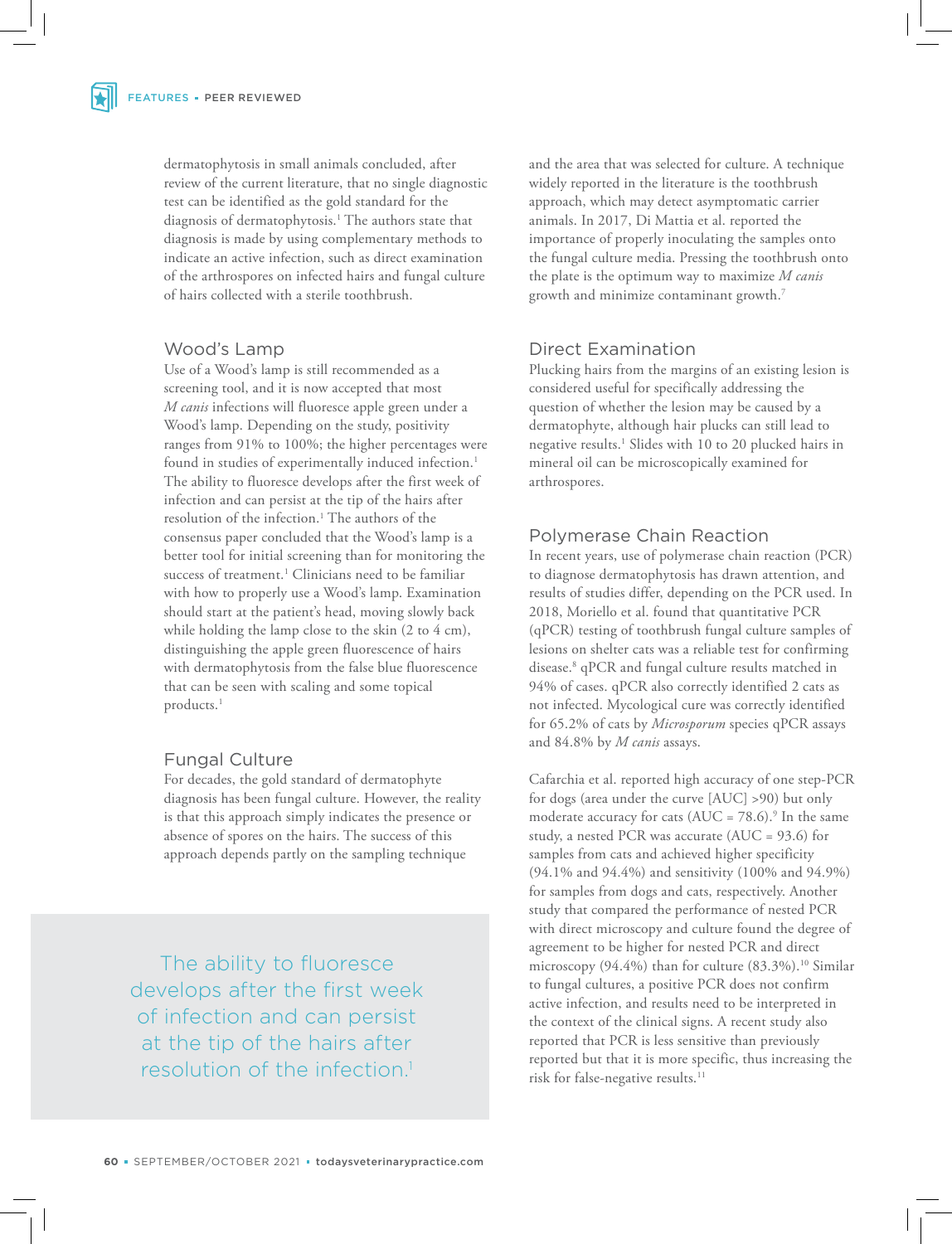

# **TREATMENTS**

Successful treatment of dermatophytosis in dogs and cats requires the combination of topical treatment, systemic treatment, and environmental disinfection.

# Topical Treatments

Because dermatophytosis is transmitted by contact with arthrospores, topical therapy is an essential component of treatment. Topical treatment helps speed the resolution of infection and decrease the shedding of arthrospores into the environment.

#### **Clipping**

For decades, clipping has been a necessary part of dermatophytosis treatment; however, clipping is currently being reconsidered because whole-body clipping is stressful and the common microtrauma of the skin can worsen the infection. Thus, whether to clip should be decided on a case-by-case basis; clipping is not necessary for short-coated animals.<sup>1</sup>

#### **Dips, Shampoos, and Rinses**

In the United States, lime sulfur dips are still recommended. Several studies have documented the efficacy of lime sulfur dips, and twice weekly application is more effective than once weekly.<sup>1,12-14</sup> The dip has residual activity on the coat, whereas that of shampoos is shorter.<sup>13</sup> In the author's experience, common side effects of lime sulfur are dryness and yellow discoloration. Although older studies reported on the potential risk for oral ulcers in cats that lick their coat while still wet, newer studies have not confirmed these findings, raising the possibility that the older studies used more concentrated solutions.<sup>1</sup> Most current lime sulfur formulations for veterinary use are 97.8% saturated lime sulfur, which is applied at a dilution of 8 oz/gallon of water.

When clients object to the smell of the sulfur dip, other options available in the United States include shampoos and rinses. Among the shampoos, neither chlorhexidine nor miconazole alone is considered an effective treatment. The most effective topical treatment is the combination of miconazole and chlorhexidine used twice weekly.15,16 Although clinicians commonly believe that chlorhexidine has antifungal properties, the efficacy of chlorhexidine for dermatophytosis has been shown to be poor.<sup>17</sup>

Several studies have documented the efficacy of lime sulfur dips, and twice weekly application is more effective than once weekly.<sup>1,12-14</sup>

Topical enilconazole is also effective for treating dermatophytosis in small animals<sup>18</sup> but is currently not available in the United States. In countries where enilconazole rinse is available, it is considered a very effective topical option against dermatophytosis.<sup>19</sup> Although enilconazole is generally well tolerated, it has been reported to cause hypersalivation, muscle weakness, and slightly elevated serum alanine aminotransferase (ALT) concentrations in Persian cats.<sup>16</sup>

The efficacy of shampoos containing ketoconazole for animals has not been assessed by in vivo studies. In vitro studies support effectiveness of ketoconazole, but no clinical trial on ketoconazole shampoo for dermatophytosis in small animals has been published.19,20

Similarly, no in vivo studies support the use of topical climbazole for dermatophytosis in small animals. In vitro studies showed good residual activity of 0.5% climbazole with chlorhexidine.<sup>19</sup>

Only 1 study on topical terbinafine has been published, and it reported a good response.<sup>20</sup>

# Systemic Treatments

The ideal choices for systemic therapy are drugs that are keratinophilic and lipophilic and accumulate in the skin and keratin. Currently, the most effective systemic treatments for both dogs and cats are oral itraconazole or oral terbinafine.<sup>1</sup>

**Itraconazole** has a long half-life in cats<sup>21</sup> and a great propensity to accumulate in hairs and skin. This property enables use of pulse therapy, which decreases the cost of therapy; daily administration for 1 week followed by 1 week on and 1 week off has shown clinical success.<sup>22</sup> Others have started the pulse regimen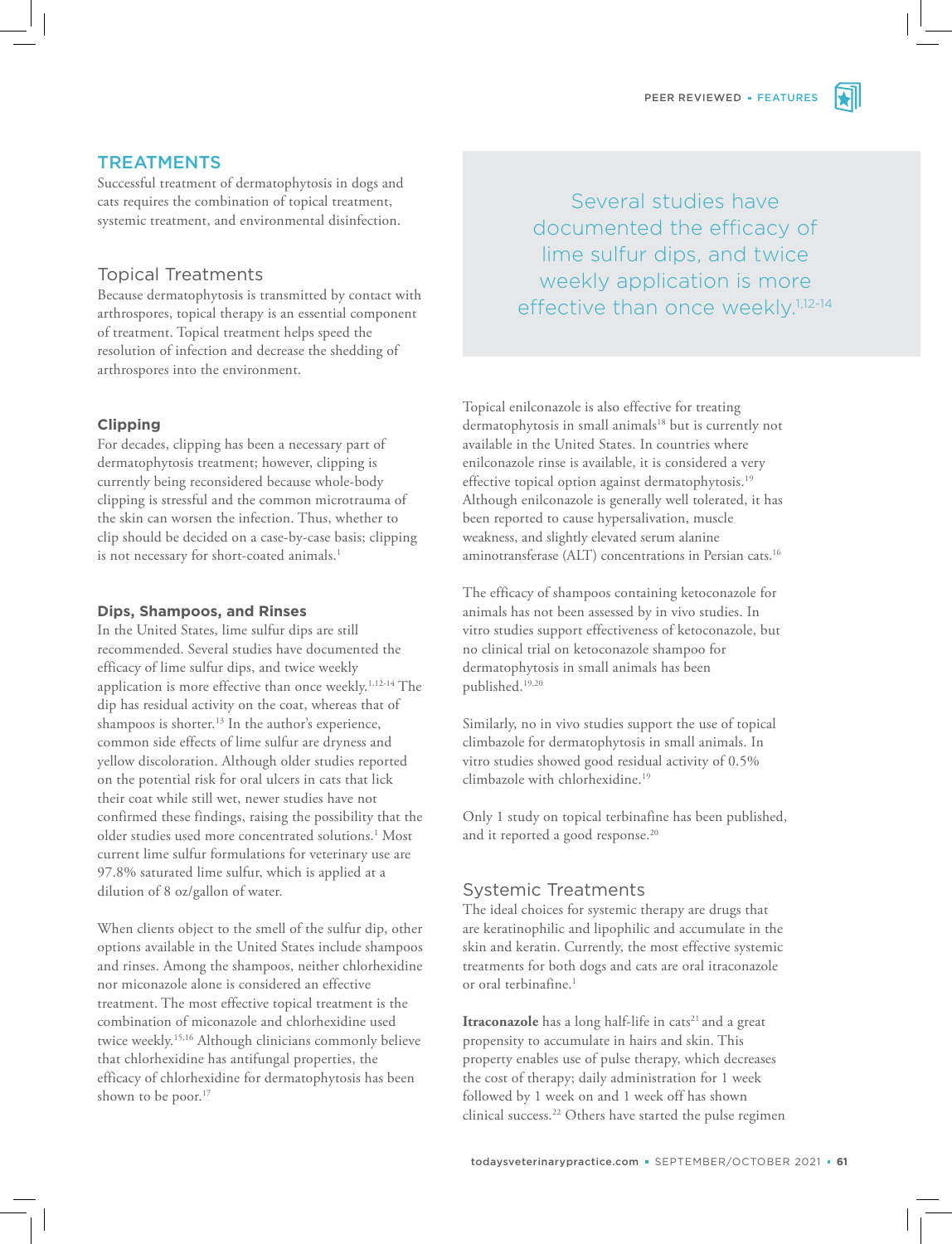only after giving the drug daily for 4 weeks.<sup>23</sup> The most commonly used dose for itraconazole in dogs and cats is 5 mg/kg once daily. Because itraconazole affects cytochrome P450, it is important to consider drug interactions and decrease doses of other medications if their metabolism is affected by this interaction (e.g., cyclosporine).

Compounded formulations of itraconazole should be avoided; several studies showed that compounded formulations had subtherapeutic values in treated animals.24,25 Generic itraconazole seems to be better, although therapeutic monitoring is helpful because concentration can be very variable.<sup>23</sup> If treatment failure is noted, switch to the product formulated for humans, Sporanox (Janssen Pharmaceuticals, janssen .com). Note also that when used at higher doses, itraconazole has been reported to trigger vasculitis in dogs.<sup>26</sup> Clinicians should consider the possibility of this adverse effect when using this medication, although the high doses are typically reserved for systemic mycosis and are not recommended for dermatophytosis. A liquid formulation (Itrafungol; Elanco, elanco.com) is available for use in cats. Reported adverse effects of itraconazole include elevated liver enzymes and anorexia in dogs and decreased food consumption, depression, and elevated serum ALT concentrations in cats.<sup>1</sup>

**Terbinafine** is very keratinophilic and accumulates in hairs,<sup>27</sup> making it possible to do pulse therapy, which decreases cost and adverse effects. Terbinafine has excellent activity against dermatophytes, and one study has shown that it is efficacious and can represent a suitable and cheaper alternative for shelter cats.<sup>14</sup> The commonly used dose range for terbinafine is 20 mg/ kg<sup>14</sup> to 40 mg/kg;<sup>28</sup> efficacy is increased at higher doses. Although terbinafine does not have the same effect on

The most important part of the decontamination process is the actual hard cleaning, which involves removal of debris and hairs. cytochrome P450 as the azoles, its metabolism largely involves the liver; monitoring of liver values may be necessary when treatments are prolonged.

**Ketoconazole** is effective against dermatophytes, although it is not as good a treatment choice as itraconazole or terbinafine. Ketoconazole has been used in cats;<sup>29</sup> however, because it is not typically well tolerated and frequently causes nausea and anorexia, it is best to reserve this medication for dogs. Ketoconazole is typically prescribed for dogs at 5 mg/kg PO q12h and is best administered with food to minimize adverse effects and increase absorption.

**Fluconazole** has poor activity against dermatophytes in vitro<sup>30</sup> and is no longer recommended for treatment of dermatophytosis. Fluconazole is also water soluble and does not have the same ability as itraconazole and ketoconazole to accumulate in the skin and keratin.

**Griseofulvin** has historically been used to treat dermatophytosis but safer and more effective choices are now available. Thus, griseofulvin is rarely selected as a treatment.

**Lufenuron** was previously considered as a possible treatment, but studies have shown no efficacy.<sup>31,32</sup> Therefore, lufenuron should not be considered as a treatment option.

**Vaccines** do not prevent development of dermatophytosis<sup>33</sup> and thus should not be used for that purpose.

# Environmental Decontamination

Environmental decontamination is a major part of dermatophytosis treatment. It also minimizes falsepositive fungal culture results. Although separating animals for the purpose of minimizing contamination<sup>34</sup> has been advocated for decades, confinement needs to be done with care because it can be very stressful, particularly for young animals.<sup>1</sup> Thus, the duration of isolation should be minimized to what is needed to decontaminate the environment. The need for extended isolation can be decreased by weekly cleaning and use of topical therapy.

Studies have shown that weekly cleaning is very effective for removing infective arthrospores.<sup>35,36</sup> The most important part of the decontamination process is the actual hard cleaning, which involves removal of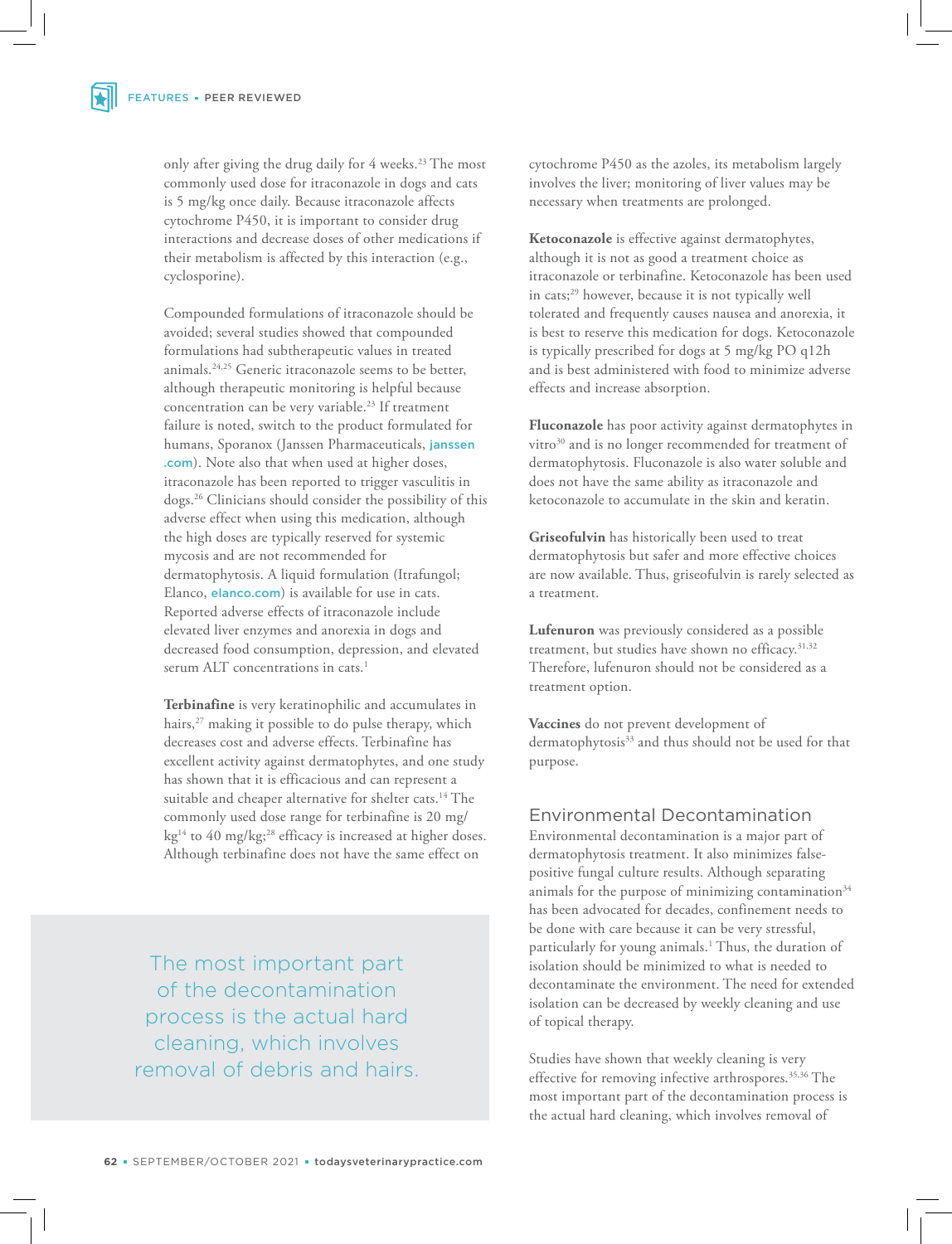debris and hairs. Cleaning can be accomplished with over-the-counter household detergents.<sup>37</sup> Hard surfaces can be disinfected with 1:100 concentration household bleach or accelerated hydrogen peroxide.<sup>37,38</sup> Machine washing of soft fabrics should be done by using the longest cycle, to maximize spore removal.

# MONITORING TREATMENT **SUCCESS**

Clinical cure does not always equate to mycological cure. Thus, hair regrowth and the clinical appearance of the patient may not be sufficient criteria for decisions about duration of treatment. It is currently recommended that monitoring therapy and establishing whether a patient is completely cured should be based on a combination of resolution of clinical signs and a negative fungal culture.<sup>1</sup> Extent of infection can be monitored by performing weekly cultures.<sup>1</sup>

Dead fungal organisms can still be detected by PCR. Thus, a positive PCR result along with resolution of signs may indicate that the patient still has some spores on the coat rather than an actual infection. Patients may, for example, pick up spores from a contaminated environment although they have developed immunity and are no longer actively infected. These animals may represent a source of infection for other individuals around them, and further environmental decontamination may be warranted. Fungal cultures are easily available in practice and can help with treatment monitoring. When in doubt, fungal culture can be repeated to ensure that the results are truly negative.

Long-haired cats have a propensity for subclinical dermatophytosis<sup>39</sup> and therefore are potential carriers. When dealing with an outbreak of dermatophytosis in a multicat household, every cat should be cultured to determine which are truly negative and which are clinically normal but carrying arthrospores on their coats and potentially acting as a source of infection for others.<sup>40</sup>

### SUMMARY

Dermatophytosis is a zoonotic but curable disease. When examining patients with folliculitis, a step-bystep logical approach is crucial for proper diagnosis. Diagnosis can be obtained by a combination of clinical signs and positive fungal culture results. In the absence of clinical signs, positive PCR or culture results may simply indicate presence of arthrospores on the coat

#### Rosanna Marsella

Dr. Marsella is a board-certified veterinary dermatologist and full professor at the University of Florida. She has authored more than 150 peer-reviewed articles and has written several books (*Manual of Equine Dermatology* and *Clinical Approach to Feline Dermatologic Diseases*) and contributed to many others as either author or author and editor (e.g., *BSAVA Manual of Canine and Feline Dermatology*). She has served as president of the American College of Veterinary Dermatology and coeditor of *Veterinary Dermatology*.

without active infection. Because dermatophytes are not part of the regular flora, the source of the arthrospores should be identified. Wood's lamp examination is still recommended for fast screening of *M canis* infection. Most affected patients require a combination of topical and systemic therapies. The most effective oral medications are itraconazole and terbinafine, which can be combined with twice weekly topical lime sulfur dips and/or shampoos containing both miconazole and chlorhexidine. Establishing whether a patient is completely cured should be supported by a combination of resolution of clinical signs and negative culture.  $\mathsf{TVP}$ 

#### **References**

- 1. Moriello KA, Coyner K, Paterson S, Mignon B. Diagnosis and treatment of dermatophytosis in dogs and cats: Clinical Consensus Guidelines of the World Association for Veterinary Dermatology. *Vet Dermatol*. 2017;28(3):266–e68.
- 2. DeBoer DJ, Moriello KA. Humoral and cellular immune responses to *Microsporum canis* in naturally occurring feline dermatophytosis. *J Med Vet Mycol*. 1993;31(2):121–132.
- 3. DeTar LG, Dubrovsky V, Scarlett JM. Descriptive epidemiology and test characteristics of cats diagnosed with *Microsporum canis* dermatophytosis in a northwestern US animal shelter. *J Feline Med Surg*. 2019;21(12):1198–1205.
- 4. Moriello KA, Stuntebeck R, Mullen L. *Trichophyton* species and *Microsporum gypseum* infection and fomite carriage in cats from three animal shelters: a retrospective case series. *J Feline Med Surg*. 2020;22(4):391–394.
- 5. Cornegliani L, Persico P, Colombo S. Canine nodular dermatophytosis (kerion): 23 cases. *Vet Dermatol*. 2009;20(3):185–190.
- 6. Moretti A, Agnetti F, Mancianti F, et al. Dermatophytosis in animals: epidemiological, clinical and zoonotic aspects. *G Ital Dermatol Venereol.* 2013;148:563–572.
- 7 Di Mattia D, Fondati A, Monaco M, et al. Comparison of two inoculation methods for *Microsporum canis* culture using the toothbrush sampling technique. *Vet Dermatol*. 2019;30(1):60–e17.
- 8. Moriello KA, Leutenegger CM. Use of a commercial qPCR assay in 52 high risk shelter cats for disease identification of dermatophytosis and mycological cure. *Vet Dermatol.* 2018;29(1):66–e26.
- 9. Cafarchia C, Gasser RB, Figueredo LA, et al. An improved molecular diagnostic assay for canine and feline dermatophytosis. *Med Mycol.* 2013;51(2):136–143.